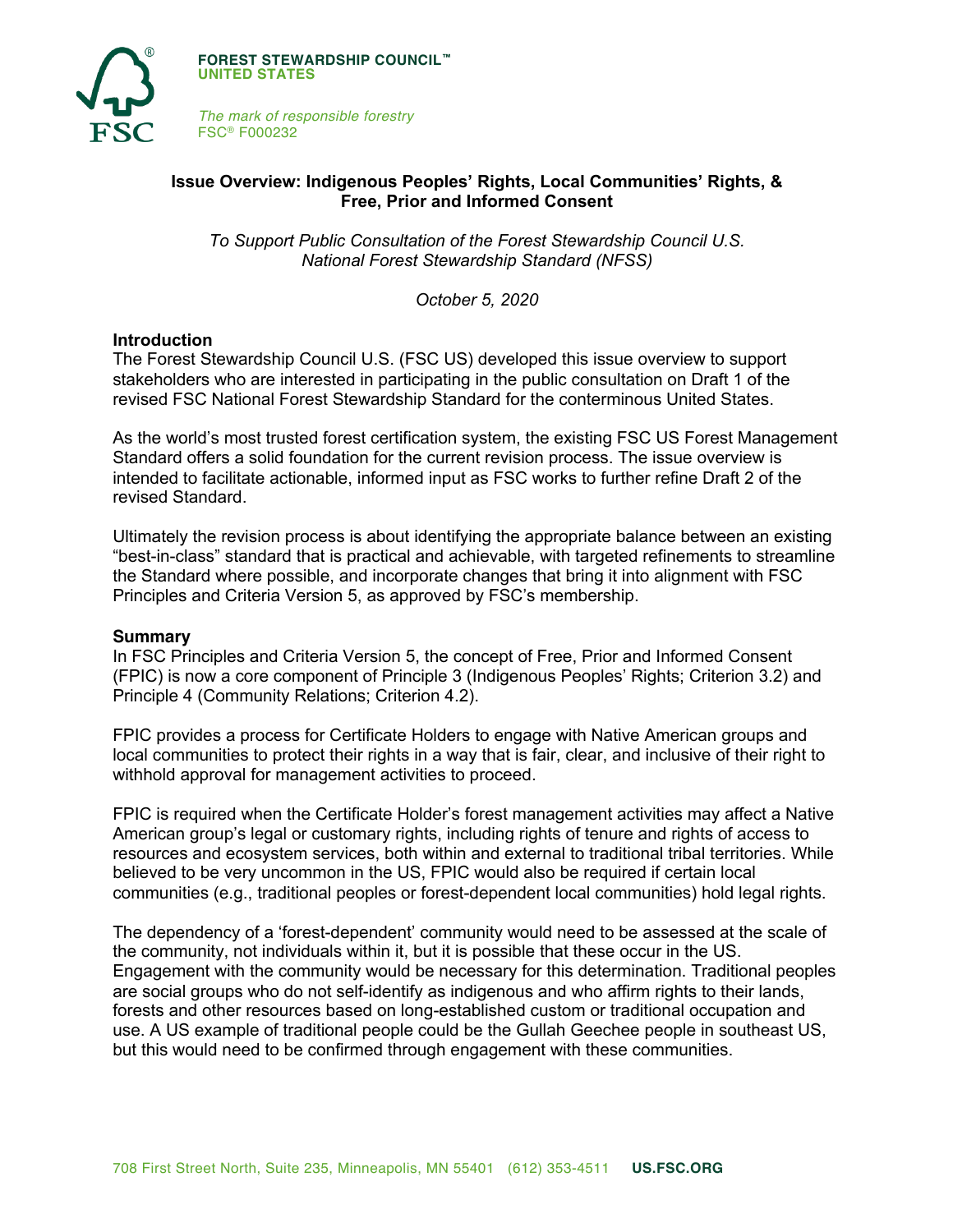FPIC is reserved for addressing communal rights held by Native American groups and eligible local communities; it is not required when ensuring that rights held by an individual or another legal entity are not violated.

While reaching an agreement with a rights holder regarding proposed management activities is a key desired outcome for an FPIC process, it is just as important to view FPIC as a process that results in a sustained relationship with the rights holder; one that does not end at the point when a decision regarding the management activities is made.

For example, if a management unit includes a site with rights of access for a Native American group, such as an important cultural or burial site, FPIC would be required prior to implementation of any management activities that might affect those rights of access.

## **Find it in the Standard**

FPIC is required for engagement with Native Americans groups and certain other communities to protect rights that may be affected by management activities (Criterion 3.2, and Criterion 3.3, and Criterion 4.2), and for use of traditional knowledge and intellectual property (Criterion 3.6).

FPIC is not required for all engagement with Native American groups. Proactive engagement in management planning (Criterion 3.2) and identification of protections for Native American sites of special significance (Criterion 3.5), do not require FPIC when these activities occur before specific management activities are proposed that might affect any applicable rights.

Annex F provides US-oriented guidance for assessment and confirmation of rights, culturally appropriate outreach, and agreements intended to circumvent implementation of management activities that will have negative impacts on rights.

### **Rationale**

The 2007 United Nations Declaration on the Rights of Indigenous People (UNDRIP) and the International Labor Organization (ILO) Convention 169 sets out minimum standards for the survival, dignity and well-being of Indigenous Peoples globally. FPIC is included as a collective right of Indigenous Peoples to self-determination.

FSC holds as a core tenet that certified forests are social beneficial, especially for communities that depend on the forest. FPIC helps to ensure these benefits are delivered.

The US federal government entered into more than 400 treaties with various Native American Nations from 1778 to 1871. Even though Congress ended treaty-making with tribes in 1871, the pre-existing treaties are still in effect and contain promises (i.e., rights) which are legally binding. In the US, FPIC will help to ensure self-determination of Native American groups by providing them with the right to participate in decision-making and to give, modify, withhold, or withdraw consent to an activity that affects their rights.

#### **Impacts of the revision**

FPIC is now a core component of engagement with Native Americans and certain local communities. This will help to ensure that the rights held by these communities are not violated during implementation of management activities.

While consultation with tribes during management planning and avoidance of harm to rights and resources have both been required of certificate holders, the more active engagement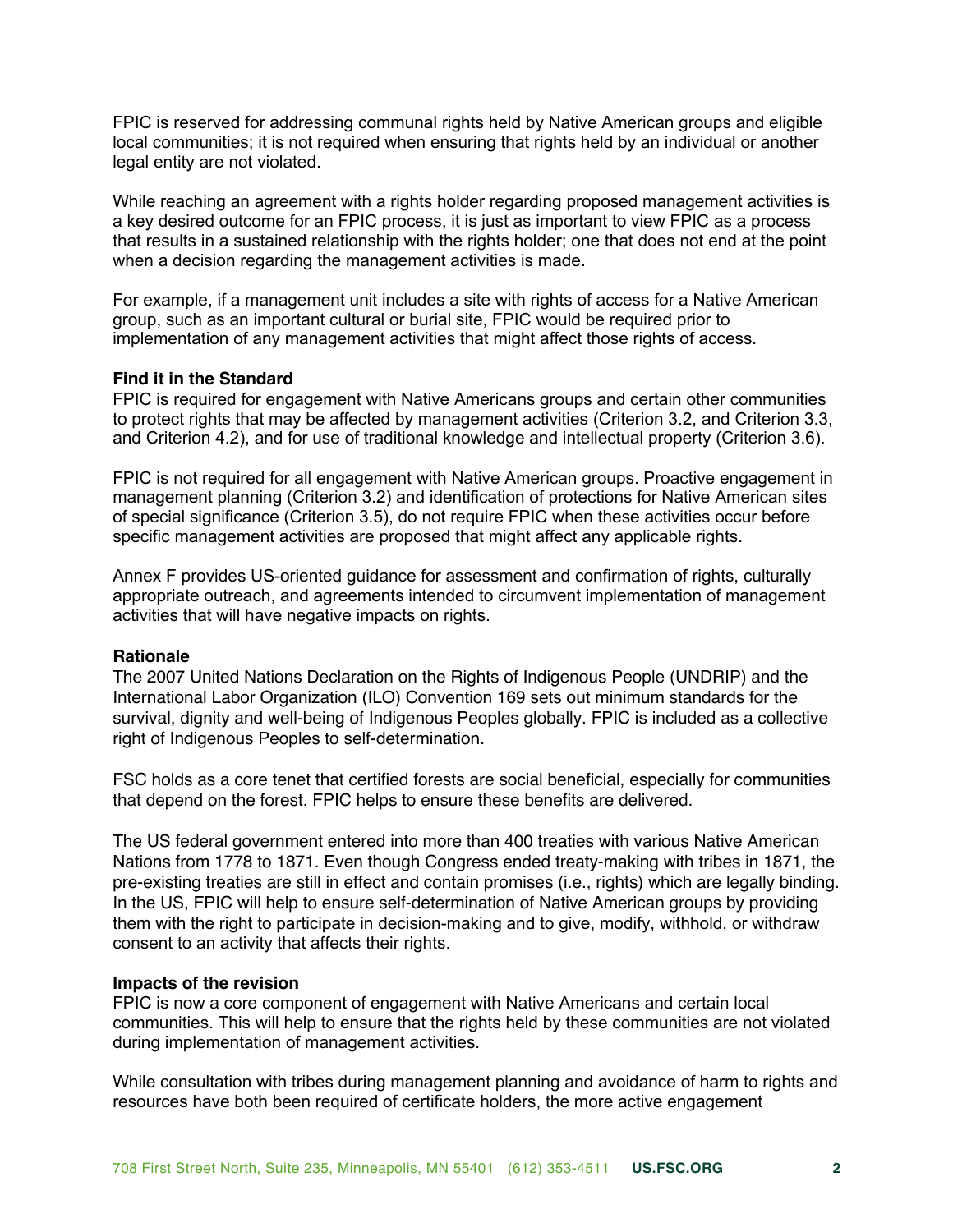requirements and documentation of the granting of consent in writing represent an increase in expectations of certificate holders. Additionally, a formal assessment of rights communally held by local communities and the possibility of an FPIC process were not previously required of certificate holders, although the Standard recognizes that these situations are expected to be rare.

The new guidance in Annex F indicates that an FPIC process is essential when rights may be affected. It focuses on building relationships with rights holders but doesn't require 'binding written agreements' – instead the revised standard requires that when FPIC (consent) is granted, it is documented in writing.

### **Key question for public consultation**

- Have Free, Prior and Informed Consent, and the rights of Native American Groups and Local Communities been appropriately addressed in the Draft 1 revised standard?
- Will the changes result in indicators that are feasible for certified organizations?
- Is the guidance in Annex F sufficient for understanding and conforming with the associated requirements?

## **How to provide input**

Individuals who are interested in participating in first phase of the public consultation on Draft 1 of the revised FSC US National Forest Stewardship Standard are encouraged to visit the web [pages dedicated to the consultation. Within these web pages, participants will find the draft](https://www.engage.us.fsc.org/)  revised standard, plus additional resource materials, learn about opportunities to participate in webinars, and how to submit comments on the draft.

## *Any comments that a participant wishes to be formally recognized must be submitted via the FSC Consultations Platform by Friday, December 18, 2020.*